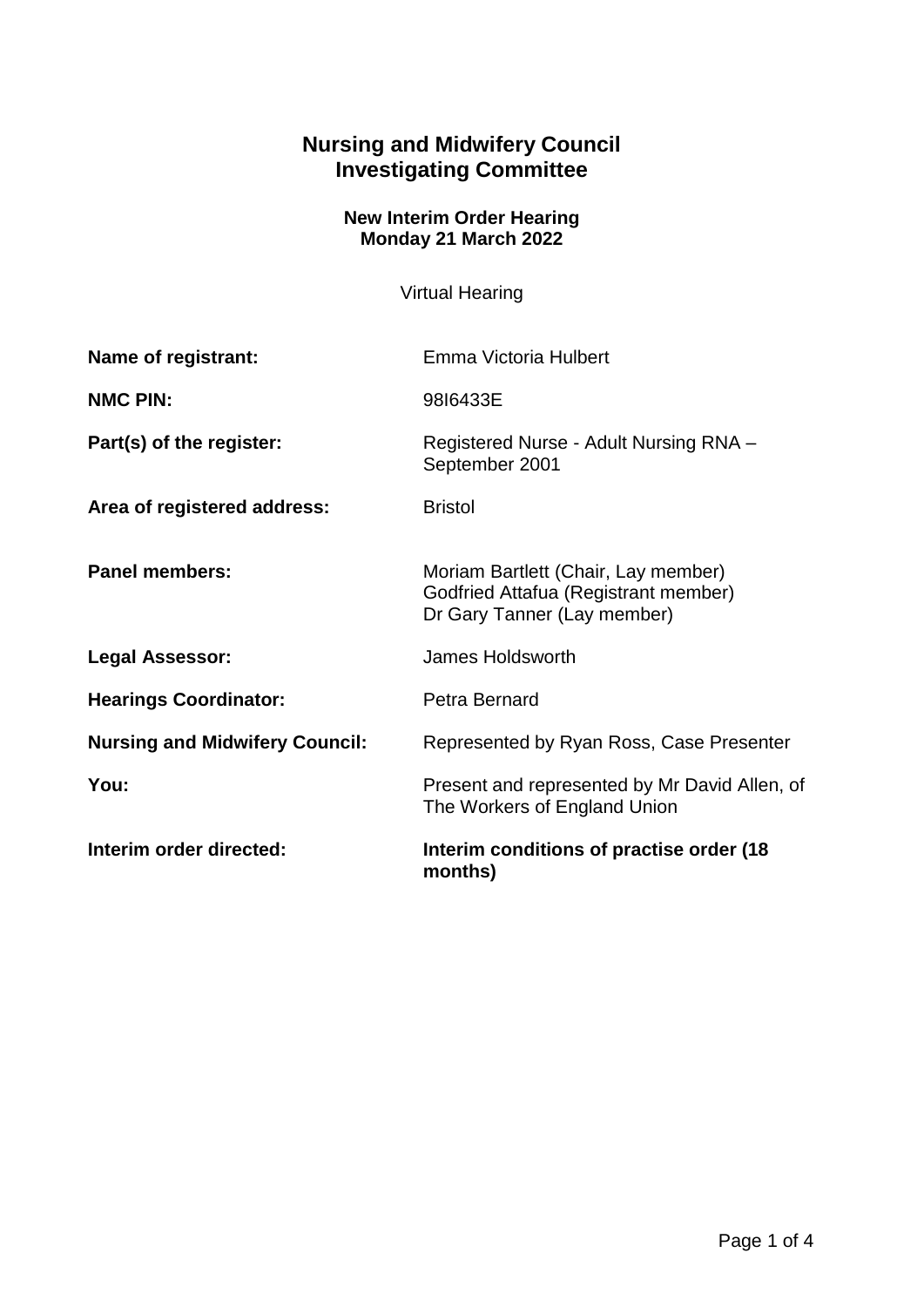## **Decision and reasons on interim order**

The panel decided to make an interim conditions of practice order for a period of 18 months.

The panel has determined that the following conditions are proportionate and appropriate:

*For the purposes of these conditions, 'employment' and 'work' mean any paid or unpaid post in a nursing, midwifery or nursing associate role. Also, 'course of study' and 'course' mean any course of educational study connected to nursing, midwifery or nursing associates.*

- *1. You must limit yourself to one substantive employer. If you are employed through an agency, the agency must only appoint you to a substantive post within one organisation;*
- *2. You must not be the sole registered nurse in charge of any shift;*
- *3. You must ensure that you are directly supervised by another registered nurse anytime you are involved in the administration or management of medicines;*
- *4. You must meet with your line manager, mentor or supervisor on a fortnightly basis to discuss your progress in particular with the administration of medicines management and documentation;*
- *5. You must send your NMC case officer a report from your line manager, supervisor or mentor before the next review hearing. This report must comment on your progress towards the aims set out in condition 4 above;*
- *6. You must keep us informed about anywhere you are working by:* 
	- *a) Telling your case officer within seven days of accepting or leaving any employment.*
	- *b) Giving your case officer your employer's contact details.*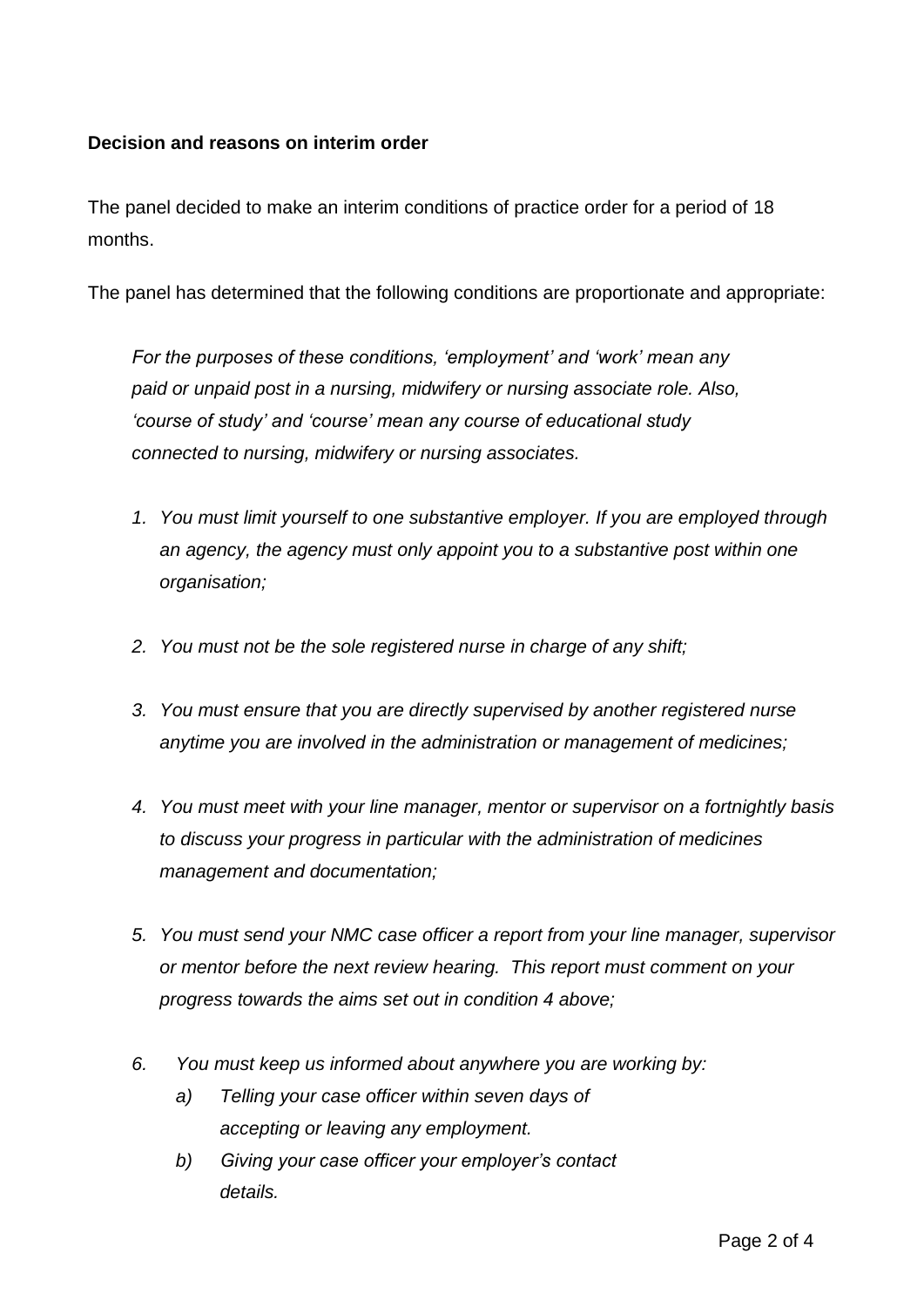- *7. You must keep us informed about anywhere you are studying by:* 
	- *a) Telling your case officer within seven days of accepting any course of study.*
	- *b) Giving your case officer the name and contact details of the organisation offering that course of study.*
- *8. You must immediately give a copy of these conditions to:* 
	- *a) Any organisation or person you work for.*
	- *b) Any agency you apply to or are registered with for work.*
	- *c) Any employers you apply to for work (at the time of application).*
	- *d) Any establishment you apply to (at the time of application), or with which you are already enrolled, for a course of study.*
	- *e) Any current or prospective patients or clients you intend to see or care for on a private basis when you are working in a self-employed capacity*
- *9. You must tell your case officer, within seven days of your becoming aware of:*
	- *a) Any clinical incident you are involved in.*
	- *b) Any investigation started against you.*
	- *c) Any disciplinary proceedings taken against you.*
- *10. You must allow your case officer to share, as necessary, details about your performance, your compliance with and / or progress under these conditions with:*
	- *a) Any current or future employer.*
	- *b) Any educational establishment.*
	- *c) Any other person(s) involved in your retraining and/or supervision required by these conditions*